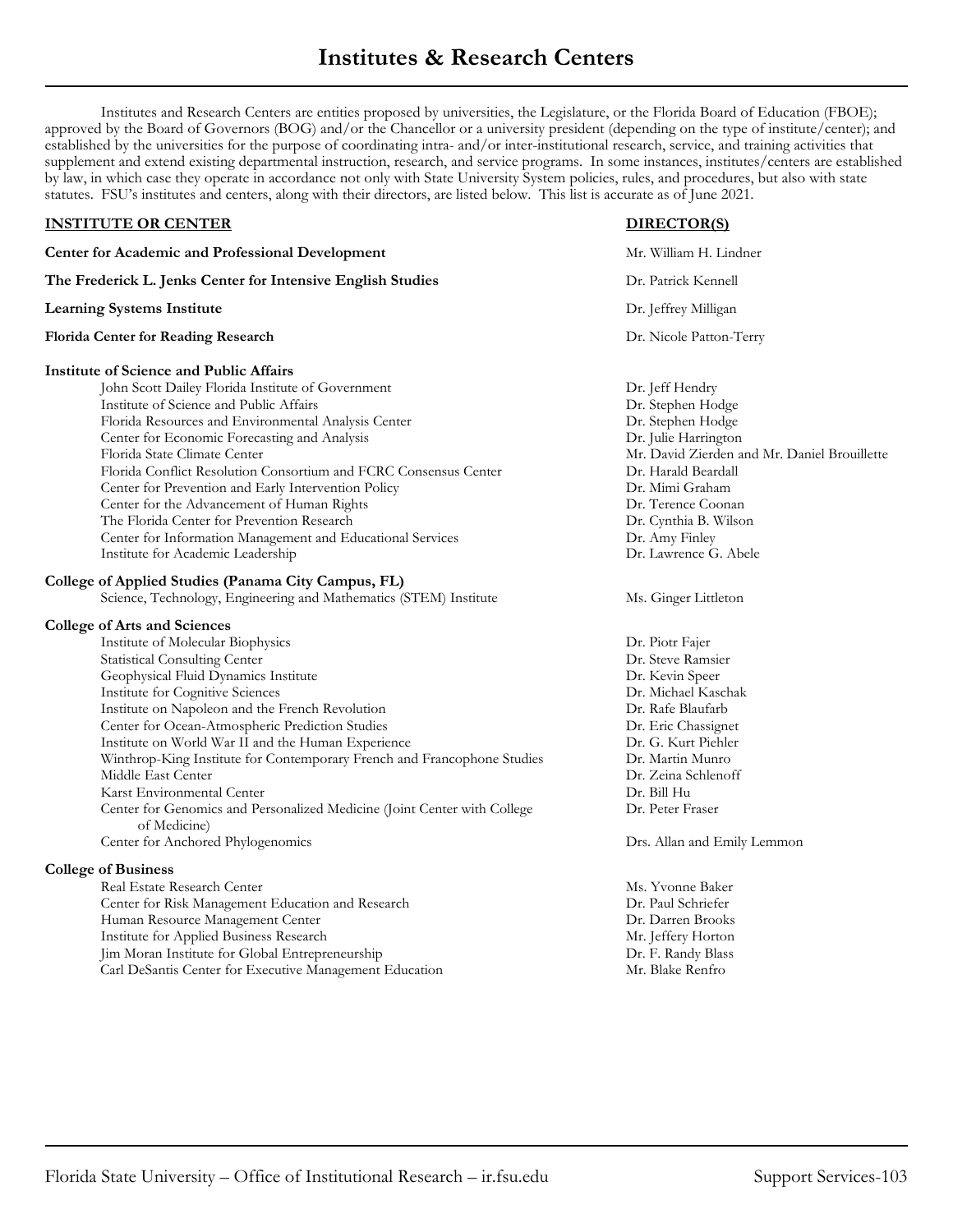# **INSTITUTE OR CENTER DIRECTOR(S)**

| <b>College of Communication and Information</b>                                                                                                          |                                         |
|----------------------------------------------------------------------------------------------------------------------------------------------------------|-----------------------------------------|
| Communication Research Center                                                                                                                            | Dr. Art Raney                           |
| L.L. Schendel Speech and Hearing Clinic                                                                                                                  | Dr. Tricia Montgomery                   |
| Center for Hispanic Marketing Communication                                                                                                              | Dr. Sindy Chapa                         |
| FSU Project Management Center                                                                                                                            | Dr. John DuBard                         |
| Institute for Intercultural Communication and Research (Joint Institute<br>with Student Affairs)                                                         | Drs. Stephen McDowell and Cynthia Green |
| Communication and Early Childhood Research and Practice Center                                                                                           | Dr. Mollie Romano                       |
| Information Use Management and Policy Institute                                                                                                          | Dr. Marcia Mardis                       |
| Institute for Digital Information and Scientific Communication                                                                                           | Dr. Austin Mast                         |
| College of Criminology and Criminal Justice                                                                                                              |                                         |
| Center for Criminology and Public Policy Research                                                                                                        | Dr. Thomas Blomberg                     |
| <b>College of Education</b>                                                                                                                              |                                         |
| Center for the Study of Technology in Counseling and Career Development                                                                                  | Drs. Casey Dozier and Debra Osborn      |
| Hardee Center for Leadership and Values                                                                                                                  | Dr. Kathy Guthrie                       |
| Center for Sport, Health and Equitable Development                                                                                                       | Dr. Joshua I. Newman                    |
| Center for Education Research in Mathematics, Engineering and Science                                                                                    | Dr. Sherry Southerland                  |
| Center for Postsecondary Success                                                                                                                         | Dr. Shouping Hu                         |
| FSU COACH: Interdisciplinary Center for Athletic Coaching                                                                                                | Dr. Timothy Baghurst                    |
| <b>FAMU-FSU College of Engineering</b>                                                                                                                   |                                         |
| Center for Intelligent Systems, Control and Robotics                                                                                                     | Dr. Jonathan Clark                      |
| High Performance Materials Institute                                                                                                                     | Dr. Richard Liang                       |
| Energy and Sustainability Center                                                                                                                         | Dr. Juan Ordonez                        |
| Florida Center for Advanced Aero-Propulsion                                                                                                              | Dr. Rajan Kumar                         |
| Aeropropulsion, Mechatronics and Energy Center                                                                                                           | Dr. Chiang Shih                         |
| Center for Accessibility and Safety for an Aging Population                                                                                              | Dr. John Sobanjo                        |
| Center for Transportation and Public Safety                                                                                                              | Dr. Lisa Spainhour                      |
| Center for Resilient Infrastructure and Disaster Response                                                                                                | Dr. Eren Erman Ozguven                  |
| <b>College of Fine Arts</b>                                                                                                                              |                                         |
| Maggie Allesee National Center for Choreography                                                                                                          | Ms. Carla Peterson                      |
|                                                                                                                                                          |                                         |
| <b>College of Health and Human Sciences</b>                                                                                                              | Dr. Kristen Greene                      |
| Center for Couple and Family Therapy                                                                                                                     |                                         |
| Florida State University Family Institute                                                                                                                | Dr. Frank Fincham                       |
| Center for Advancing Exercise and Nutrition Research on Aging                                                                                            | Dr. Bahram Arjmandi                     |
| Institute of Sports Sciences and Medicine (Joint Institute with the College of Medicine)<br>Center on Better Health and Life for Underserved Populations | Dr. Chester Ray<br>Dr. Penny Ralston    |
|                                                                                                                                                          |                                         |
| <b>College of Law</b><br>Center for Innovative Collaboration in Medicine and Law (Joint Center with                                                      | Dr. Marshall Kapp                       |
| the College of Medicine)                                                                                                                                 |                                         |
| Center for Environment, Energy and Land Use Law                                                                                                          | Dr. Erin Ryan                           |
| <b>College of Medicine</b>                                                                                                                               |                                         |
| Florida Blue Center for Rural Health Research and Policy                                                                                                 | Dr. M. Bryant Howren                    |
| Center on Medicine and Public Health                                                                                                                     | Dr. George Rust                         |
| Center for Behavioral Health Integration                                                                                                                 | Dr. Heather Flynn                       |
| Autism Institute                                                                                                                                         | Dr. Amy Wetherby                        |
| Center for Innovative Collaboration in Medicine and Law (Joint Center with                                                                               |                                         |
| the College of Law)                                                                                                                                      | Dr. Marshall Kapp                       |
| Institute of Sports Sciences and Medicine (Joint Center with the College of Health and<br>Human Sciences)                                                | Dr. Chester Ray                         |
| Center for Genomics and Personalized Medicine (Joint Center with                                                                                         | Dr. Peter Fraser                        |
| the College of Arts and Sciences)                                                                                                                        |                                         |
| Center for Brain Repair                                                                                                                                  | Dr. Pradeep Bhide                       |
| Center for Child Stress and Health                                                                                                                       | Dr. Elena Reyes                         |
| Center for Translational Behavioral Science                                                                                                              | Dr. Sylvie Naar                         |
| Center on Global Health                                                                                                                                  | Dr. Charles Fleischer                   |

104-Support Services Florida State University – Office of Institutional Research – ir.fsu.edu